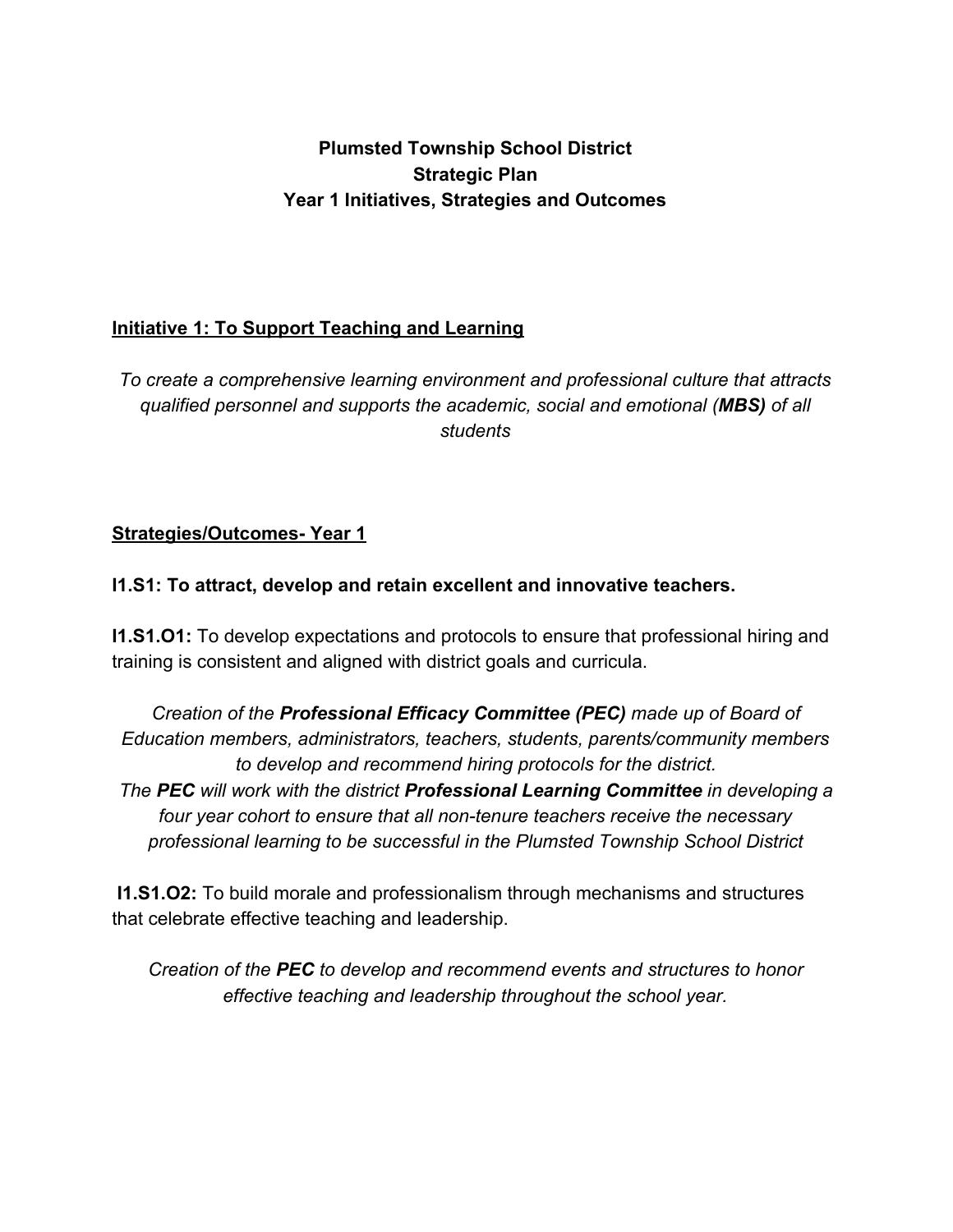### **I1.S2: To create, evaluate and revise as needed, the academic programs so all students have the opportunity for unlimited success.**

 **I1.S2.O1:** To research and apply a systematic approach to student assessment and data analysis to improve student performance.

# *The Superintendent will charge the Curriculum and Instruction Directors to develop a District Data Team that will work with school based Data Teams to improve understanding and use of data driven decision making.*

 **I1.S2.O2:** To develop an effective structure to research and evaluate student-centered learning across grade levels and the district, allowing a pedagogical shift from teacher-centered to student-centered, problem based learning to improve student achievement.

*The Summit Schools Strategy Planning Team will work with the district Professional Learning Committee, and high school and middle school staff to prioritize professional learning in student-centered learning. The Strategy Planning Team will implement Year 1 of the Summit Schools program and evaluate its effectiveness over the next five years.*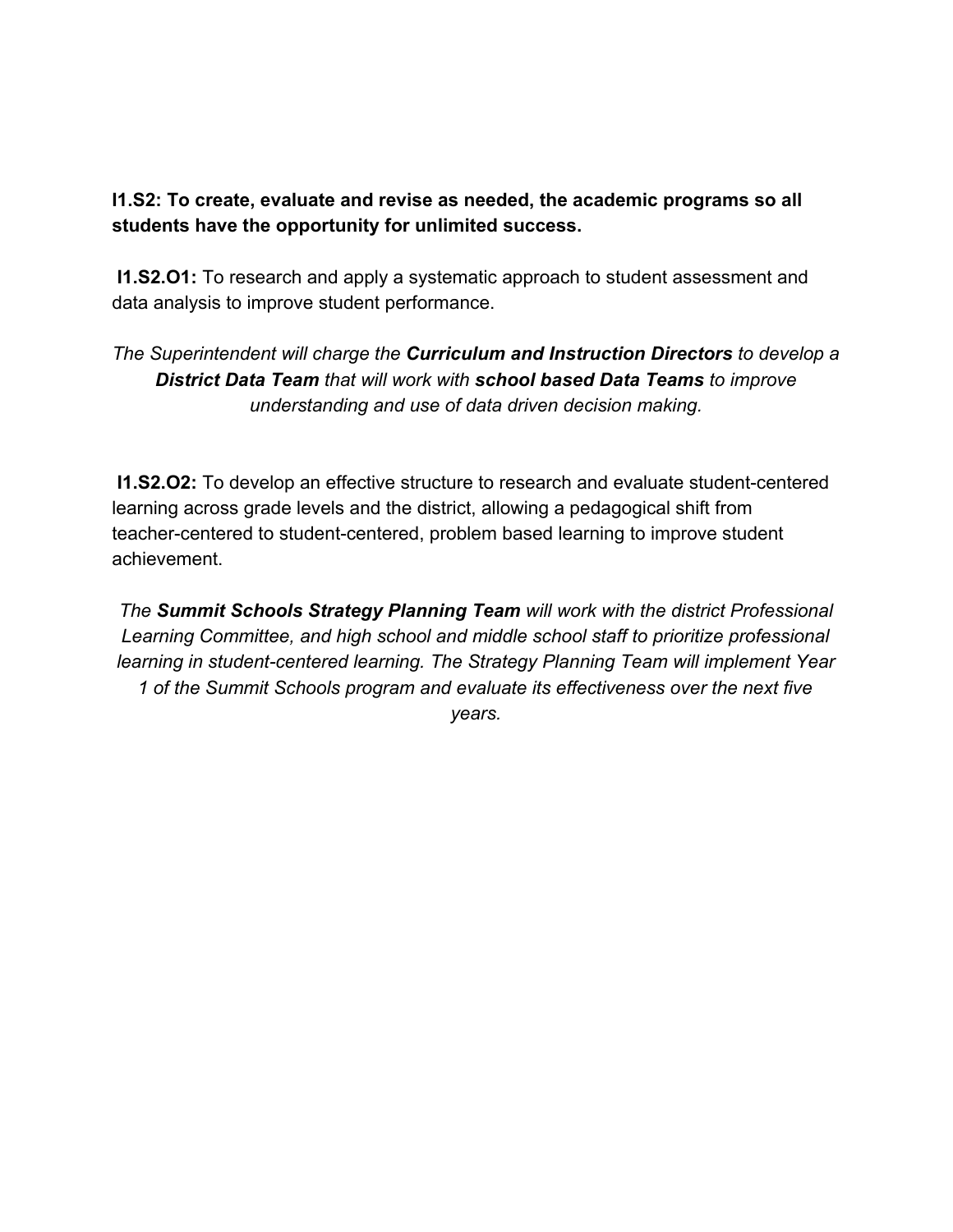### **Initiative 2: To Prepare Students for College and Careers**

*To build systems that guide students through the process of planning and achieving individualized goals (MBS). Redefine the definition of success for all our students. Develop the ability to reason, problem solve and demonstrate resilience in all our students.*

### **Strategies/Outcomes - Year 1**

**I2.S1: To decrease emphasis of "snapshot" standardized tests and move toward authentic measures and student-centered problem based learning. Increase opportunities for students to personalize interests and programs.**

**I2.S1.O1:** To research and develop magnet academies in New Egypt High School in Engineering, Business, Law and Justice, Teachers for Tomorrow and Video Production.

*The Superintendent will work with the New Egypt High School Administration, Directors of Curriculum and Instruction, Supervisor of Guidance and teachers to develop the academies listed for* s*tudents entering New Egypt High School in the Fall of 2017 and 2018*

**I2.S1.O2:** To develop and implement district-focused curricula that are aligned with the New Jersey Student Learning Standards allowing students to accelerate at any grade level. Students will be encouraged to develop specific interests and to research deeper in those areas.

*Creation of the 21st Century Curriculum Committee made up of Board of Education members,administrators, teachers, students, parents/community members to investigate and develop new curricular opportunities for our students.*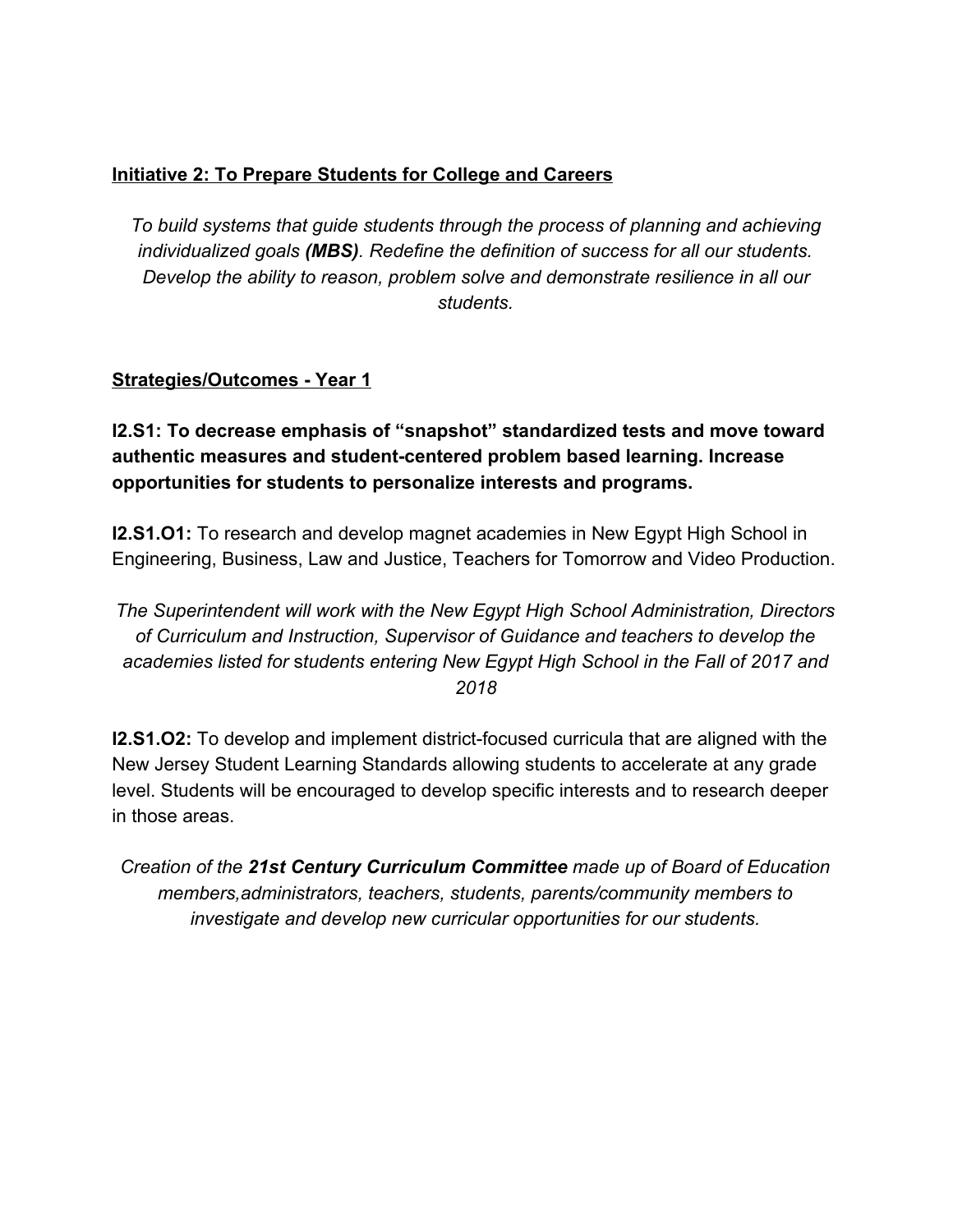## **I2.S2: Create a district-wide transition program to ensure that students are addressed individually supporting acceleration, grade level success or remediation.**

**I2.S2.O1:** To implement structures to increase access to information, resources and programs related to post-secondary planning for students and families K-12.

*Creation of the District Transition Advisor to identify and develop programs to support students through the process of planning and achieving individual goals while transitioning to middle school and high school, then to college or career. This position will work with all students and families with structured information concerning the academic, athletic, social and environmental (MBS) necessities to attain the students goals.*

**I2.S2.O2:** To implement a system that supports struggling, unmotivated students to identify and address the academic and emotional situations that cause disenfranchisement from school.

*The creation of the Student Success Team made up of Board of Education members,administrators, Guidance and Child Study Team personnel, teachers, students and parents/community members to work with building administration to develop, recommend and implement a year round intervention and support programs for identified students PK-12.*

*(i.e. Response to Intervention, pull-out and push-in support, After School Programs, Saturday Programs, Summer Programs, In-School Suspension, Attendance Programs)*

## **I2.S3: To instill in all staff, parents and students from elementary through high school the importance of a positive mindset and the capacity to bounce back.**

**I2.S3.O1:** To develop a district philosophy based on research that effectively demonstrates and instills intrinsic motivation as the major force in developing student self-esteem.

*The Student Success Team, Professional Learning Committee, District Transition Advisor, and teachers will form a research committee to determine the most effective philosophies and methodologies in the creation of the Plumsted Township School District Grit Curriculum.*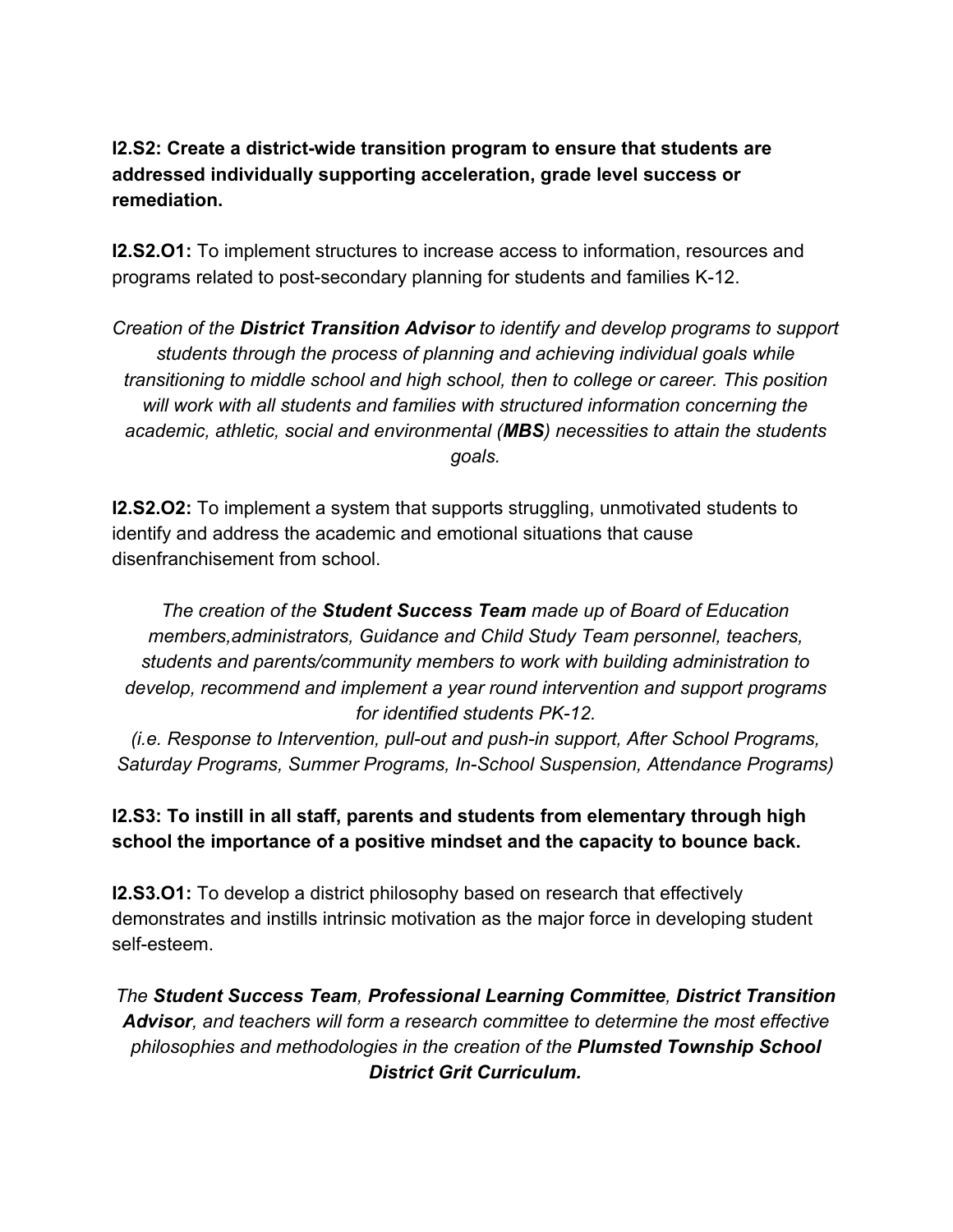**I2S3O2:** To develop strategies and opportunities for all students to develop coping skills and resilience. Staff, students and parents will be trained to address the issues of failure, success and a positive mental attitude in preparation for all future endeavors.

# *The Student Success Team, Professional Learning Committee, District Transition Advisor, and teachers will form a research committee to determine the most effective philosophies and methodologies in the creation of the Plumsted Township School District Grit Curriculum.*

#### **Initiative 3 - To Increase Community Engagement, Co-Curriculars and Involvement**

*The Superintendent will work with the Board of Education, Plumsted Town Council, the Business and Merchants Association, the District Transition Advisor, the District School to Work Coordinator and building administrators to develop and implement plans to attract and enhance community and alumni expertise and engagement while improving opportunities for students to involve themselves in community, postsecondary and global partnerships.*

#### **Strategies/Outcomes - Year 1**

### **I3.S1 - To cultivate alumni, parent and community member advocates for the Plumsted Township School District.**

**I3.S1.O1:** To develop effective methods for tracking and approving alumni, community, post-secondary and global partnerships to expand the number of opportunities for our students to have regional, national and global experiences.

*The Superintendent will work with the Board of Education, Town Council and State Legislature to develop policy to open and increase public partnerships that will enrich our curricula and student experiences.*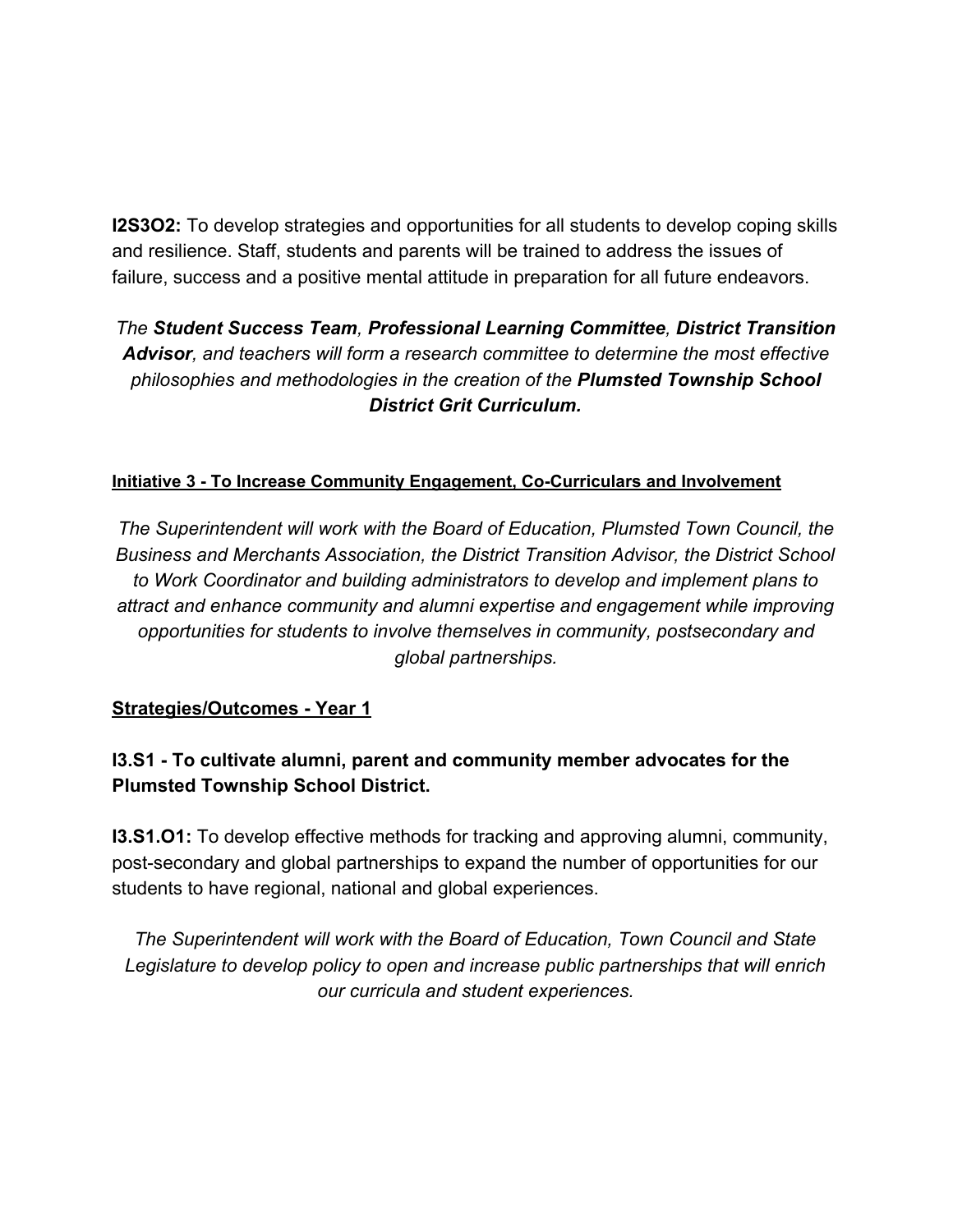**I3.S1.O2:** To enhance our Senior Seminar Program with local and regional businesses, agencies and organizations to expand student opportunities for workplace readiness training, employment, education and career exploration.

*The Superintendent will work with the School to Work Coordinator to expand workplace readiness through the Senior Seminar Program and the New Egypt High School Academies. The School to Work Coordinator will participate on the State Structured Learning Committee and will be consulting other districts and businesses with our model.*

## **I3.S2. - To develop a Communication Plan and other two-way strategies to enhance stakeholder communications.**

**I3.S2.O1:** To develop a new **Communication Plan** for the district that will include effective and sustainable communication by March 31, 2018 (**BOE/District Goal**)

*Creation of the Warrior Broadcasting Network (WBN) made up of Board of Education members, central office administration, building administration, teachers, students and parents/community members to improve overall communication and serve as the foundation for the Video Production Academy curriculum.*

## **I3.S3 - To cultivate meaningful partnerships that will allow our students opportunities to participate in civic activities, local, national and global competitions and career exploration.**

**I3.S3.O1:** To develop relationships with schools in state, nationally and internationally to increase student exposure to regional, national and global issues, as well as world languages and cultures.

*The 21st Century Curriculum Committee will work with the Curriculum and Instruction Directors to investigate and evaluate opportunities to connect our students with students from around the world to collaborate on solutions to current real world problems.*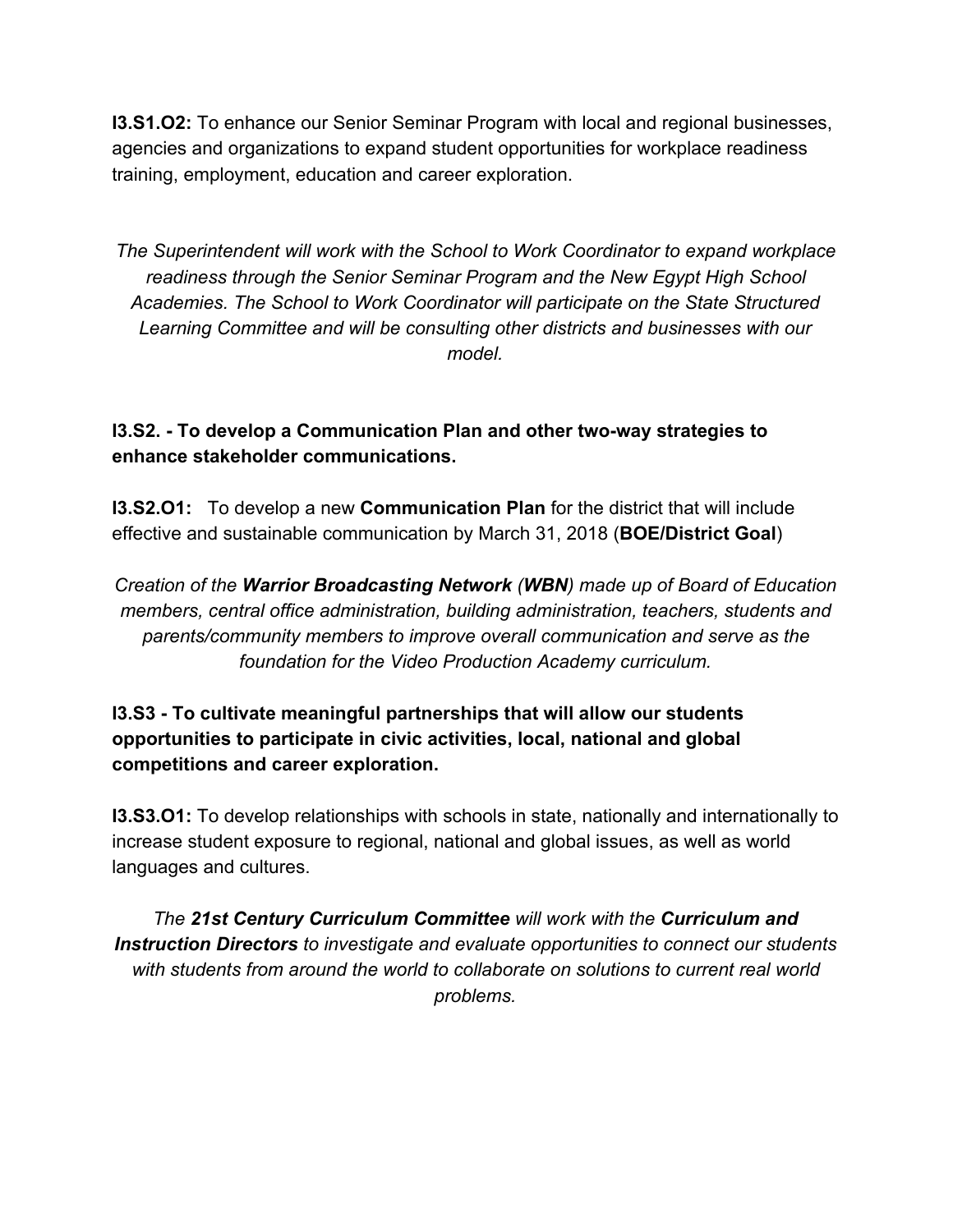**I3.S3.O2:** To develop a series of summer clubs, camps and trips that allow students to develop and further interests that expand skills not part of the district curricula.

*The 21st Century Curriculum Committee and the District Transition Coordinator will survey students and parents (Grades 2-12) and develop summer classes, camps and trips that encourage students to expand their horizons, learn new ideas and deepen understanding of existing interests.*

**I3.S3.O3:** To enhance and formalize community/school programs that develop a link between the schools and the community involving students and teaching them volunteerism and to give back.

*Each school (Building Administration) will be charged with developing and coordinating different community/school programs. Examples include DGHW Elementary will coordinate the Memorial Day Parade and Teacher of the Year entry. NEMS will coordinate 6th grade Grandparents Day and Relay for Life. NEHS will coordinate the Senior Citizen Luncheon/Concert and New Egypt Day entries. Building Administration and teachers will form a committee to address all ideas and events*

**I3.S4.O4:** The New Egypt High School Athletic Department and Plumsted Township Recreation Committee and all township sport organizations must develop a working relationship to develop student-athletes. The district coaches must become actively involved with their respective feeder programs; provide coaches clinics, in-season and summer camps for grades 2-8 students. The involvement of the high school athletes in the recreation programs must be standard operating procedure.

*The Superintendent will work with the Supervisor of Athletics to create Job Descriptions that delineate the expectations of the high school coaches. The Superintendent and Supervisor of Athletics will work with the Recreation Committee and sport organization to foster the cooperation between all groups.*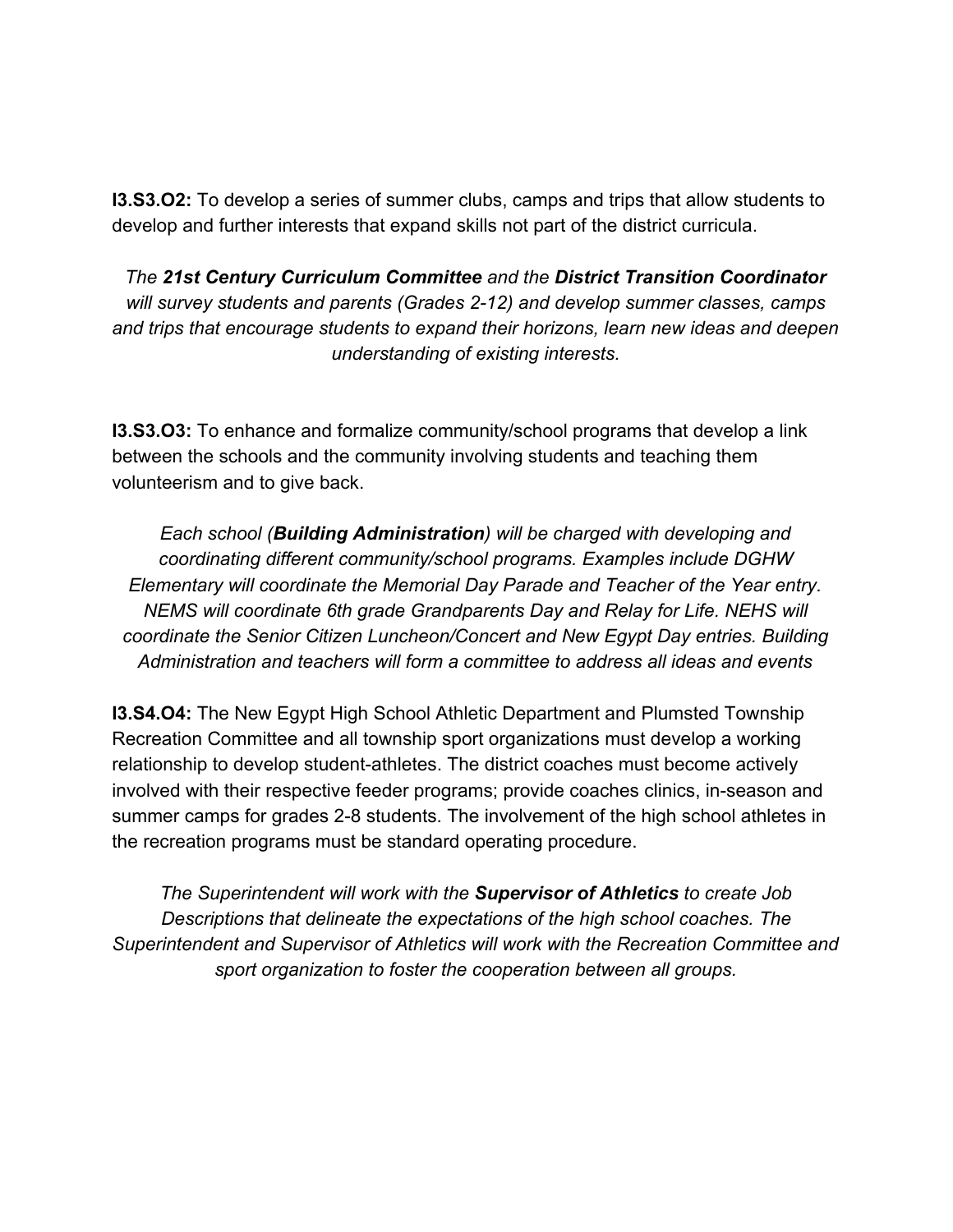## **Initiative 4 - To RE-BRAND the District to Attract, Increase and Retain Student Enrollment in the District**

*To successfully re-brand the district and increase student enrollment through curricula upgrades, staying current in technology, innovative building utilization, corporate and military partnerships and community involvement.*

### **Strategies/Outcomes - Year 1**

**I4.S1 - To enrich and expand curricula and programs to attract a wider variety of individual student's interests, talents and needs.**

**I4.S1.O1:** To prioritize PK-5 literacy and develop the necessary strategies and interventions to ensure that 85% of the students will read on grade level by 3rd grade after Year 1.

**I4.S1.O2:** To develop and implement a PK - 12 STEAM program to foster math, science and reasoning abilities.

**I4.S1.O3:** To create and implement district-focused curricula that are aligned with the New Jersey Student Learning Standards allowing students to accelerate at any grade level. Students will be encouraged to develop specific interests and to research deeper in those areas.

*The Superintendent, the 21st Century Curriculum Committee, the Student Success Team, district and building administrators will evaluate the district re-branding through curricular improvements*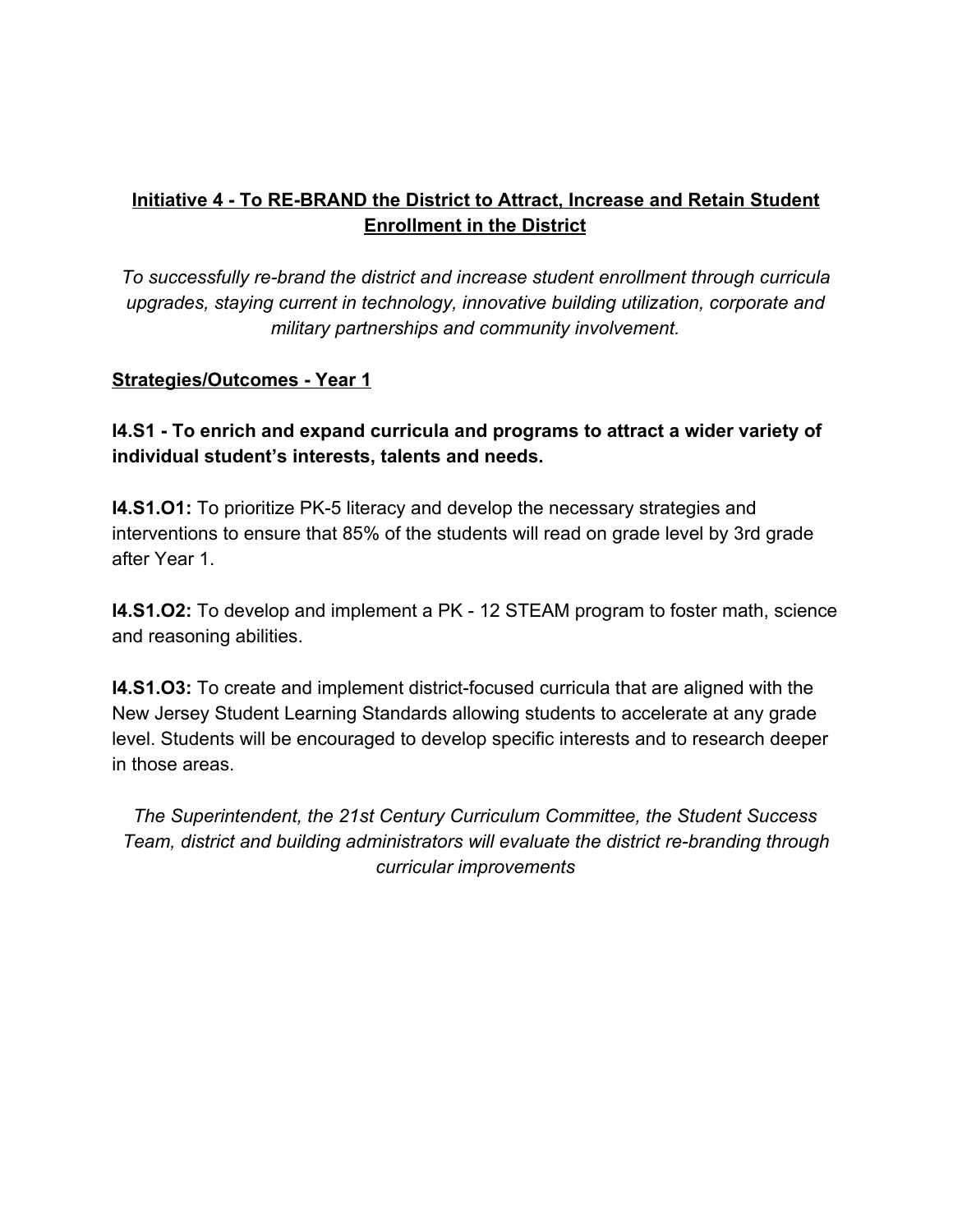**I4.S1.O4:** Students will learn and demonstrate knowledge acquisition differently. The district will continue to improve and develop sustainable options for keeping current in technology in each school. PK-2 will have in-class computers, Grades 3-5 1:1 Chromebooks, 6-8 will have 12 month 1:1 Chromebooks, 9-12 will have a 12 month 1;1 with MacBook Airs. All classrooms will have state of the art video and audio projection systems. Teachers will have on-going professional learning on personalization, problem-based learning, blended learning, flipped classroom, creative assessments and 21st century skills.

*The Superintendent , the 21st Century Curriculum Committee,Student Success Team, Professional Learning Committee, district and building administrators will evaluate the district re-branding through technological and pedagogical improvements*

**I4.S2 - To develop and enhance the PreSchool and Multiple Disabled programs in the New Egypt Primary School to ensure that our students are provided the best early childhood education while allowing the district to develop alternative streams of income.**

**I4.S2.O1:** To research and expand the Preschool program to allow our students access to high quality instruction and to keep them in district. This program will also allow the district to advertise and attract out of district tuition students.

**I4.S2.O2:** To research and develop an Early Elementary Multiple Disabled program to allow our students access to high quality instruction and to keep them in district. This program will also allow the district to advertise and attract out of district tuition students.

*The Superintendent, the Board of Education, New Egypt Primary School Administration, Director of Special Services and Directors of Curriculum and Instruction will evaluate the district re-branding through innovative programs.*

**I4.S3 - To create an environment where the academic, social and emotional (MBS) needs of the students are addressed and students are encouraged to welcome new challenges, create their own learning plans and develop confidence.**

**I4.S3.O1:** To implement structures to increase access to information, resources and programs related to post-secondary planning for students and families K-12.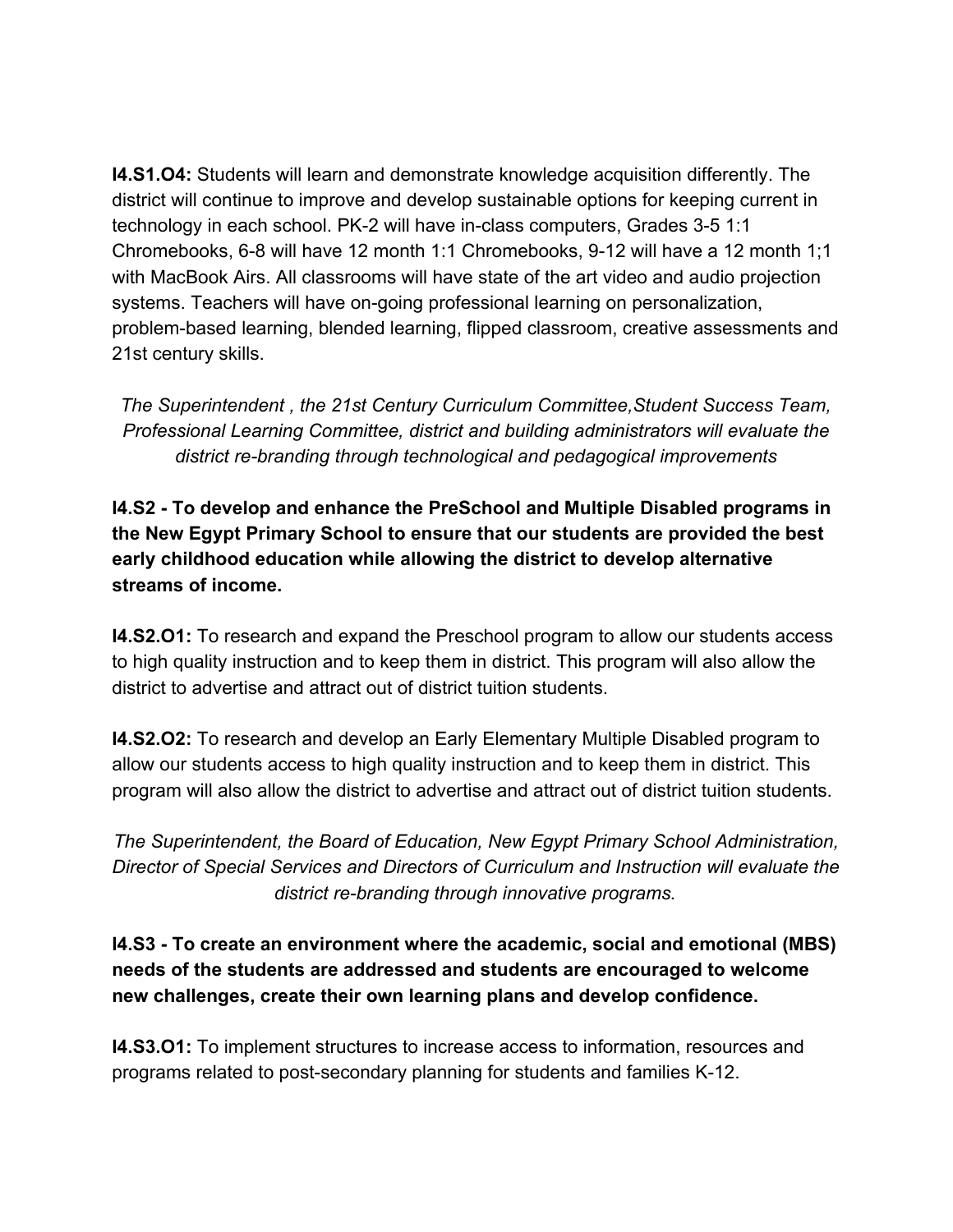*Creation of the District Transition Advisor to identify and develop programs to support students through the process of planning and achieving individual goals while transitioning to middle school and high school, then to college or career. This position will work with all students and families with structured information concerning the academic, athletic, social and environmental (MBS) necessities to attain the students goals.*

**I4.S3.O2:** To implement a system that supports struggling, unmotivated students to identify and address the academic and emotional situations that cause disenfranchisement from school.

*The creation of the Student Success Team made up of Guidance, Child Study Team, teachers and students to work with building administration to develop, recommend and implement a year round intervention and support program for identified students PK-12. (i.e. Response to Intervention, pull-out and push-in support, After School Programs, Saturday Programs, Summer Programs, In-School Suspension, Attendance Programs)*

**I4.S3.O3:** To develop strategies and opportunities for all students to develop coping skills and resilience. Staff, students and parents will be trained to address the issues of failure, success and a positive mental attitude in preparation for all future endeavors.

*The Student Success Team, Professional Learning Committee, District Transition Advisor, and teachers will form a research committee to determine the most effective philosophies and methodologies in the creation of the Plumsted Township School District Grit Curriculum.*

*The Superintendent, the Board of Education, district and building administrators will evaluate the district re-branding through innovative programs.*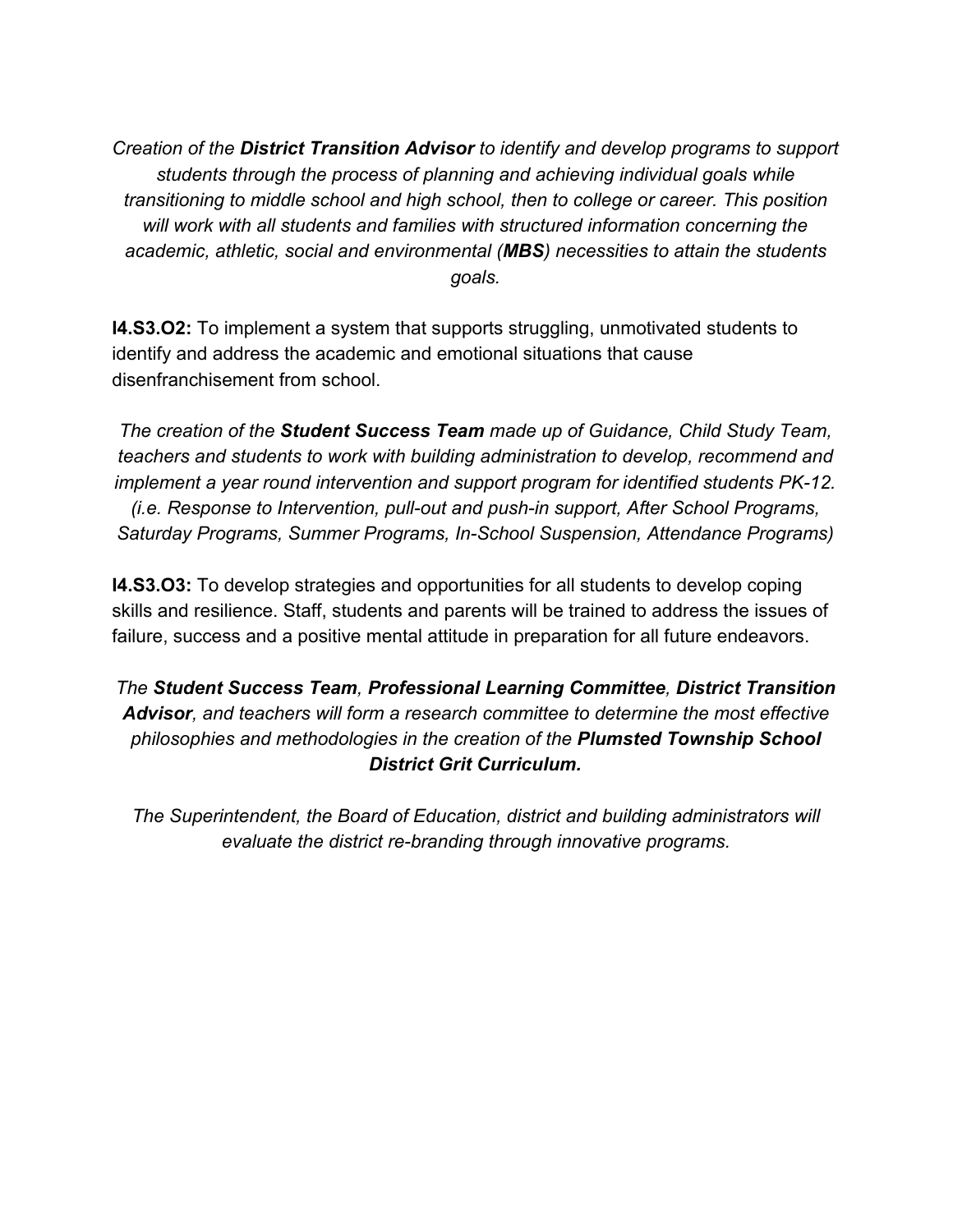## **Initiative 5 - To Stabilize, Sustain and Improve Facilities and Finances**

*The Plumsted Township School District will maintain a healthy, safe and supportive school environment focused on student learning and development. The district is committed to improving the student experience in Mind, Body, and Spirit (MBS) year round while maintaining a forward looking focus on sustaining facilities, programs and finances. The district will continue to explore innovative and practical methods to develop alternative streams of revenue to maintain the quality of the "Warrior Experience" while recognizing our fiscal responsibility.*

### **Strategies/Outcomes - Year 1**

### **I5.S1 - To create new and improve existing programs to attract students**

**I5.S1.O1:** To review and make determinations if the "School Choice" program is better for the school district or should the district accept tuition students K-12.

*The Superintendent will continue to work with state agencies to have the code changed allowing "Choice" district to accept tuition students. Creation of the Warrior 2022 Committee made up of the Business Administrator, Board of Education members, administrators, teachers, students and parents/community members to discuss fiscal concerns, long range facility planning, district expansion and financial planning for the next five years.*

**I5.S1.O2:** To research and develop magnet academies in New Egypt High School over the next five years. **See I1.S1.O1**

**I5.S1.O3:** To research and expand the Preschool program to allow our students access to high quality instruction and to keep them in district. This program will also allow the district to advertise and attract out of district tuition students. **See I4.S2.O1**

**I5.S1.O4:** To research and develop an Early Elementary Multiple Disabled program to allow our students access to high quality instruction and to keep them in district. This program will also allow the district to advertise and attract out of district tuition students. **See I4.S2.O2**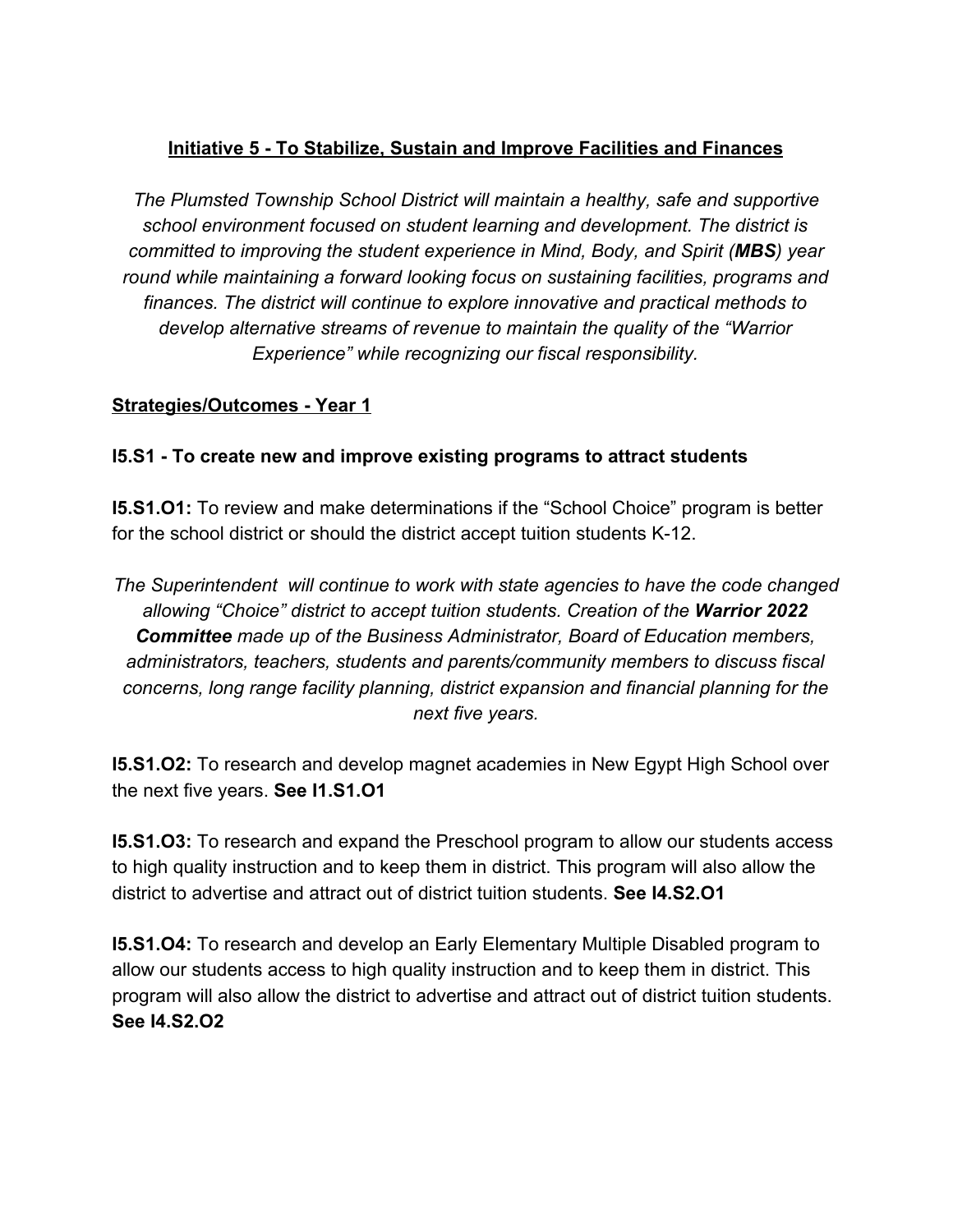**I5.S1.O5:** To develop an effective structure to research and evaluate student-centered learning across grade levels and the district, allowing a pedagogical shift from teacher-centered to student-centered, problem based learning to improve student achievement. **See: I1.S2.O2**

*The Summit Schools Strategy Planning Team will work with the district Professional Learning Committee, and high school and middle school staff to prioritize professional learning in student-centered learning. The Strategy Planning Team will implement Year 1 of the Summit Schools program and evaluate its effectiveness over the next five years.*

*The Superintendent, Board of Education, Business Administrator and District Administration will determine if the programs are educationally and fiscally effective.*

# **I5.S2 - To creatively re-deploy and develop existing school facilities to increase revenue generating capacity.**

**I5.S2.O1:** To create Engineering/STEAM lab in New Egypt High School to house academy and future curricula (Computer Engineering, Robotics, Advanced Coding) To continue to explore future academies to compete with outside districts.

**I5.S2.O2:** To reassign Kindergarten and Grade 1 to the DGHW Elementary School for improvement of the educational program and to re-image the New Egypt Primary School to attract more PreSchool students.

**I5.S2.O3:** The Plumsted Township School District should actively seek shared services and possible merging with smaller local districts.

*The Superintendent will initiate conversations with smaller local districts to ascertain interest in a possible merging of students on a full-time basis.*

*The Superintendent will reach out to local districts about shared services and programs.*

**I5.S2.O4:** The Plumsted Township School District will actively research and implement the hosting of for profit private athletic tournaments in soccer, field hockey, 7 on 7 football, basketball, wrestling, baseball, softball, lacrosse and track and field. Use of our facilities with provide alternative revenue streams.